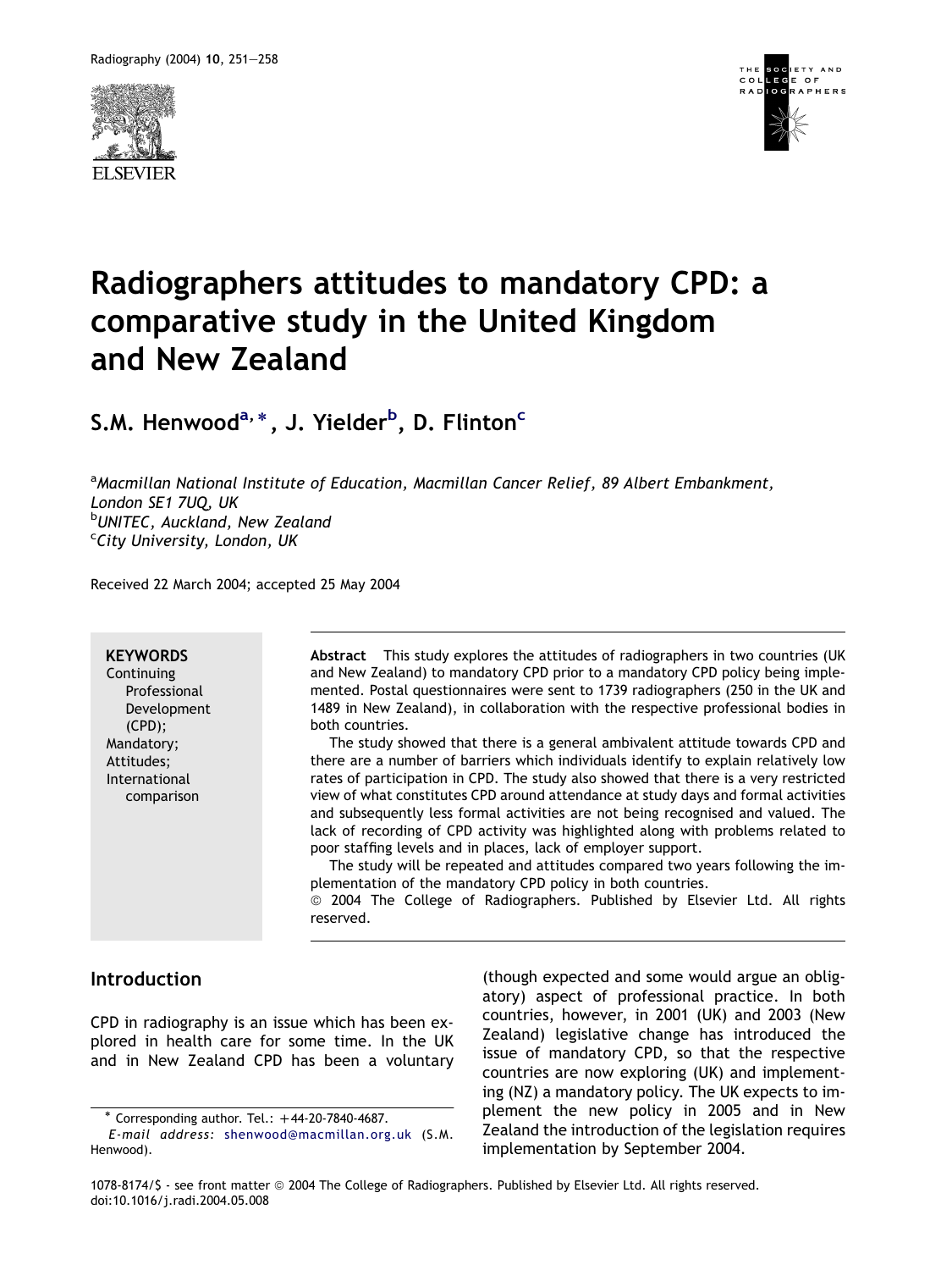In the UK, it is the establishment of the Health Professions Council, which will introduce a CPD requirement as a condition of ongoing state registration. The exact nature of that requirement is not yet clear, but it has been reported that it will relate to demonstration of ongoing competence and will not be purely a points or hours collecting system.

In New Zealand, the Health Professionals Competency Assurance Act (2003), incorporates mandatory CPD. Medical Radiation Technologists (MRTs) will be required to show a minimum of 800 h practice (in each scope of practice) over the previous three years, satisfactory performance review over the last 12 months, satisfactory participation in an approved CPD scheme over the last 12 months, compliance with the MRTB code of ethics, a personal medical statement and a personal competency statement.

In nursing, Walsh Arneson<sup>[1](#page-7-0)</sup> looked at nurses attitudes to CPD before and after the implementation of a mandatory policy. In the follow up study two years later, she demonstrated that attitudes became more positive. This finding is supported by Edwards<sup>[2,3](#page-7-0)</sup> in a similar study completed in Florida, America.

This study conducted by South Bank University London, City University London and UNITEC, Auckland, aims to replicate that study in radiography, in both countries, once the mandate has been implemented. This paper presents the first stage, showing attitudes towards CPD prior to the mandate being introduced.

The Society of Radiographers (SOR) and the New Zealand Institute of Medical Radiation Technologists (NZIMRT) were approached to collaborate on the respective phase of this study to give greater credibility to the questionnaire and hopefully increase the response rates. In both countries the professional body endorsed the questionnaire and their logo was added to the top of the first page.

## Method

A postal questionnaire was used, which was designed initially for a UK audience, and was then subsequently adapted for use in New Zealand to ensure appropriate and understandable terminology. For example, the name of the professional body had to be changed, along with the title of the journals sent directly to radiographers. Another change which had to be taken into account was the different career structure and role titles in the two countries.

| Table 1 | Gender |      |        |
|---------|--------|------|--------|
| %       |        | Male | Female |
| UK      |        | 13.9 | 86.1   |
| ΝZ      |        | 12.9 | 87.1   |

In the United Kingdom, a small random sample of 250 radiographers was selected from the Council for Professions Supplementary to Medicine (CPSM) register ( prior to the HPC being established). In New Zealand, the questionnaire was sent to all MRTs with a current annual practising certificate, which at that time numbered 1489.

Statistical analysis was performed using SPSS<sup>®</sup> 11.5 for windows. Statistical significance was set at  $p = 0.05$ .

## Results

In the United Kingdom, of the 250 radiographers in the sample, 130 returned the questionnaire, constituting a 52% response rate. In New Zealand, of the 1489 MRTs in the sample, 44 were returned undelivered due to incorrect postal details. Of the 1444 remaining, 598 responses were received, constituting a 41% response rate.

Following is a sample of some of the main results from within the quantitative data. Qualitative comments are integrated in [Discussion.](#page-2-0) Note that some responders offered no opinion in certain sections as although still registered as radiographers they either had retired or were no longer working in radiography, resulting in a reduced 'n' used in some calculations.

Tables  $1-4$  present the main demographic data from the survey.

Part two of the questionnaire was classified into five themes, as shown in [Table 5.](#page-2-0)

[Table 5](#page-2-0) reports the results of the questions by classification into discrete themes, where a score greater than four is positive, and less than four is negative. This is shown differently in [Fig. 1](#page-2-0) where the average deviation from the neutral position is demonstrated with confidence limits. This figure shows both the differences between NZ and the UK and whether the issue is being viewed in a

| Table 2 | Age      |      |
|---------|----------|------|
| %       | Mean age | S.D. |
| UK      | 40.15    | 9.0  |
| NZ      | 38.67    | 9.9  |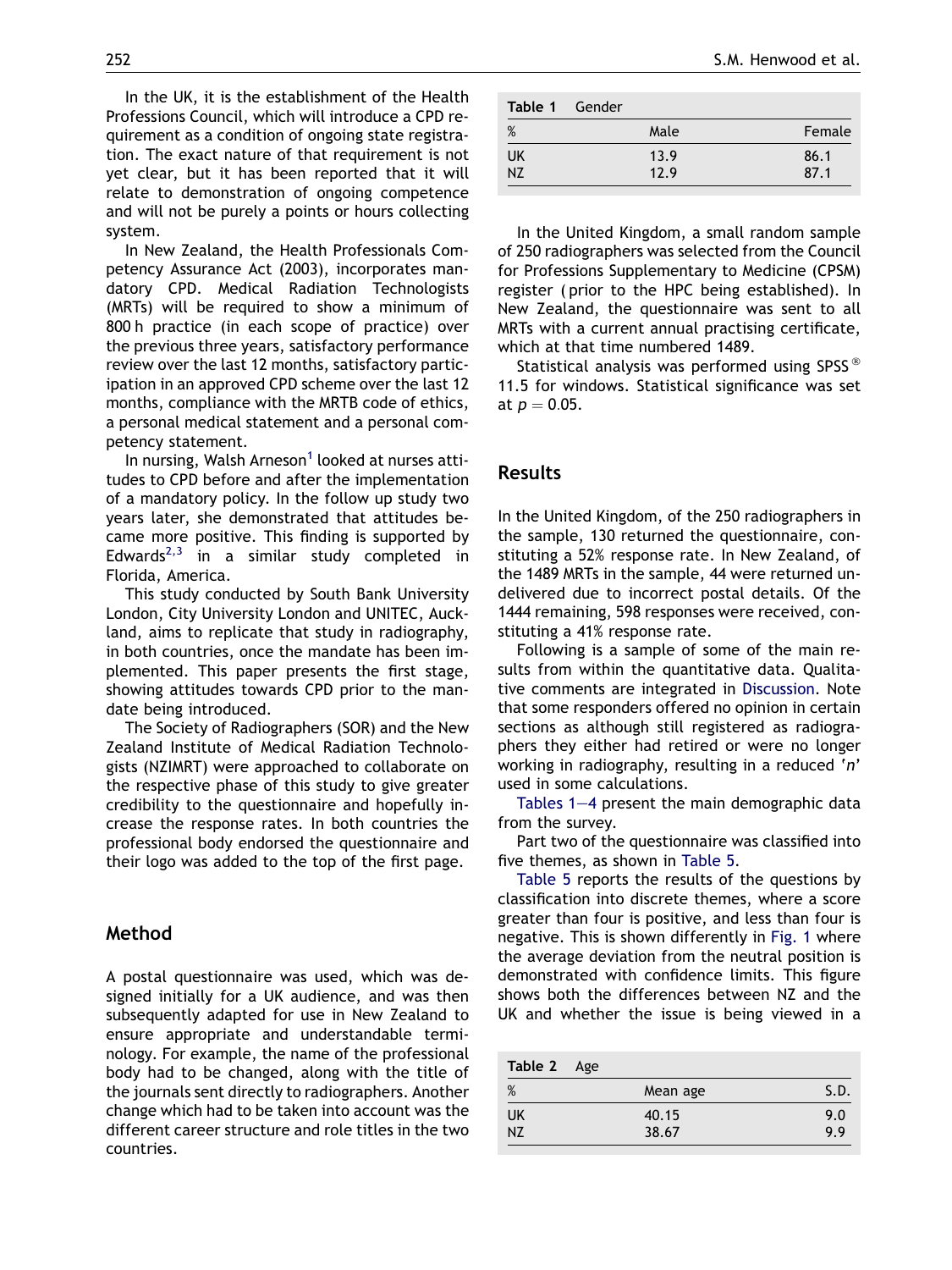<span id="page-2-0"></span>

|           | <b>Table 3</b> Break from service |                       |                           |            |
|-----------|-----------------------------------|-----------------------|---------------------------|------------|
|           | Break in<br>service $(\%)$        | No break in Length of | service (%) break (years) | S.D.       |
| UK.<br>N7 | 33.8<br>53.1                      | 66.2<br>46.9          | 5.8<br>5.8                | 5.3<br>5.4 |

positive or negative light. The confidence bars represent the statistics: if the bars go through 0 then there is no statistical difference even though a positive trend may be indicated. Fig. 1 shows that most of the bars would not reach zero and therefore there is a true negative/positive feeling around the theme. Note that the bars are always smaller for the NZ people reflecting the larger numbers in the NZ sample.

From this set of figures, only two of the themes showed statistical significance in terms of differences between the two countries. These two themes were 'support',  $t = -2.4$ , df = 98.6,  $p = 0.02$  and 'outcome',  $t = -2.2$ , df = 544,  $p = 0.03$ . In all cases except 'activity', New Zealand MRTs are generally more positive in their overall approach/view towards CPD, with support and outcome showing a significant difference. The type of questions contributing to these two areas included:

- Support: whether radiographers get financial support, time off, help in CPD selection, information on notice boards, departmental CPD activities etc.
- Outcome: the opinion that CPD maintains or enhances competence, improves patient care, maintains confidence, positively affects practice, helps to protect the public etc.

Two further key questions from the survey asked whether MRTs/radiographers currently record their CPD activities and whether or not they thought CPD should be compulsory, as shown in [Tables 6 and 7](#page-3-0).

The quantitative data were subject to statistical analysis. No significant differences in attitudes towards CPD were established between the two countries in respect to gender, age or length of breaks in service. However, there was a difference  $(p = 0.002)$  in the percentage of MRTs/radiographers who have taken a break in their service (higher in New Zealand).

| 'Type' of MRT/radiographer<br>Table 4 |            |         |                    |
|---------------------------------------|------------|---------|--------------------|
| %                                     | Diagnostic | Therapy | Dual qualification |
| UK                                    | 84.8       | 1.3     | 13.9               |
| N7                                    | 87.6       | 10.7    | 1.7                |

| Mean scores by CPD classification<br>Table 5 |                |     |                                 |
|----------------------------------------------|----------------|-----|---------------------------------|
| Mean score                                   | Nationality    | n   | Mean scale<br>$1 - ve - 8 + ve$ |
| Total (CPD score)                            | UK             | 79  | 4.1                             |
|                                              | NZ             | 467 | 4.3                             |
| Recording                                    | UK             | 79  | 3.7                             |
|                                              | ΝZ             | 467 | 3.7                             |
| Activity                                     | UK             | 79  | 4.4                             |
|                                              | N <sub>7</sub> | 467 | 4.2                             |
| Support                                      | UK             | 79  | 3.9                             |
|                                              | ΝZ             | 467 | 4.2                             |
| Status                                       | UK             | 79  | 4.3                             |
|                                              | NZ.            | 467 | 4.5                             |
| Outcome                                      | UK             | 79  | 4.5                             |
|                                              | NZ             | 467 | 4.8                             |

## **Discussion**

The demographic results from the two countries were surprisingly similar. In addition, few statistically significant differences were demonstrated when comparing the attitudes of MRTs and radiographers in the two countries. One area of concern for both countries is the overall lack of recording of CPD, which will be an issue once a mandate is introduced and evidence of participation in CPD is required. The percentage of those recording CPD is slightly higher in the UK and this may reflect the length of time a CPD policy has been in place (1997 as opposed to 2000 in New Zealand) indicating that staff in the UK have 'got used' to the idea and CPD is beginning to be incorporated into the professional culture. In addition, from very early on it has been anticipated that the UK policy would move from voluntary to mandatory and this may have encouraged radiographers to put a recording mechanism in place. The SOR also made available a recording mechanism to all members (initially at cost, but subsequently free), although studies have shown that this has not been widely utilised.<sup>[4](#page-7-0)</sup>



Figure 1 CPD classification of themes.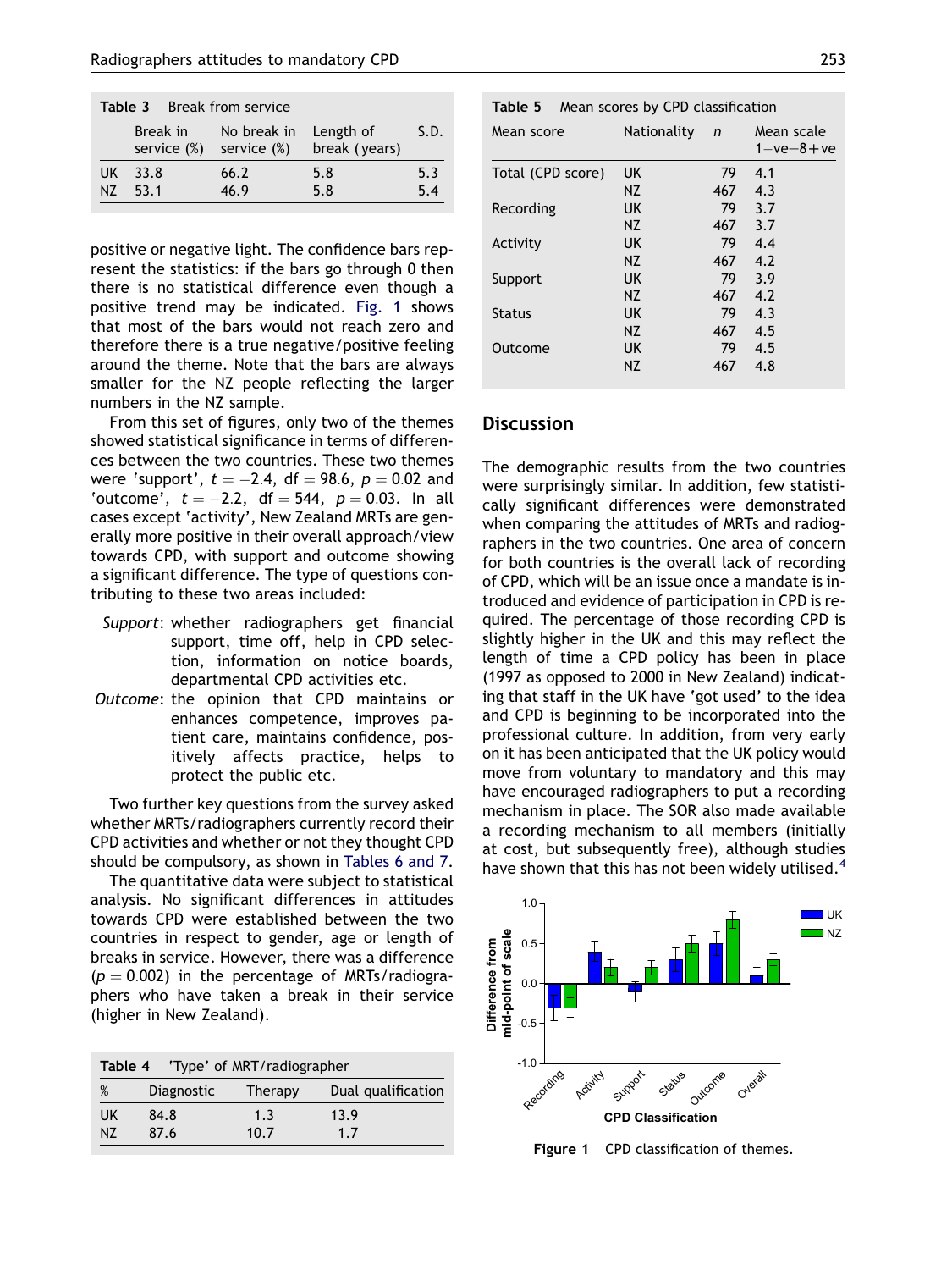<span id="page-3-0"></span>

|         | <b>Table 6</b> MRTs recording their CPD activity |                 |  |
|---------|--------------------------------------------------|-----------------|--|
| Country | % Recording CPD                                  | % Not recording |  |
| UK      | 38.0                                             | 62.0            |  |
| N7      | 27.2                                             | 72.8            |  |

Like the number of radiographers recording CPD, the percentage of radiographers who think CPD should be mandatory is also slightly higher in the UK (57.7% as opposed to 42.3%). Again this may reflect on the fact that radiographers in the UK have had longer to acclimatise to the idea of compulsory CPD. Anecdotally, however, there is some suggestion that the continual delays to the actual implementation of the mandate has raised questions as to whether it will happen in practice and may have contributed to a decrease in attitudes towards CPD over time.

The qualitative comments about CPD frequently indicated very emotive and polarised attitudes and this paper concentrates on that qualitative data, giving depth and understanding to some of the issues raised and attitudes highlighted. (New Zealand quotes are presented in italic text and UK quotes are presented in bold italic text so that staff from the two countries can be identified.) The qualitative comments were clustered into several themes.

## Financial implications

There was an expectation that CPD would be either funded in full or assistance with funding would be forthcoming from the employer:

Unless hospitals/departments are willing to fully support CPD and financially aid them it is difficult to get people to volunteer to do CPD

I think initially the only way forward would be to have clear cut guidelines and a statutory obligation from the NHS to provide more funding

Staff in both countries expressed concern at the cost of joining a recognised CPD programme in addition to having to pay for CPD events:

Opposed to the use of the NZIMRT system for recording CPD, but support continuing

| Table 7 | Should CPD be compulsory? |                    |  |
|---------|---------------------------|--------------------|--|
| Country | Compulsory (%)            | Not compulsory (%) |  |
| UK      | 57.7                      | 46.1               |  |
| N7      | 42.3                      | 53.9               |  |

development. I will not pay to register for the NZIMRT system.

The society is out of touch and usually has an ulterior motive in everything and I would begrudge paying them any more money than I do. I would be tempted to leave rather than pay them for something that they don't contribute to in any way.

Cost has previously been shown to be a significant barrier to CPD participation<sup>5-[12](#page-7-0)</sup> and clearly remains to be so in the new century.

## Remoteness/access

There is clearly an issue of access for staff working in remote regions of New Zealand:

Consideration needs to be given to MRTs working in small or remote areas, where access to courses and funding may be more difficult.

We are a small rural hospital with only two staff covering a 24 hour service. This makes our free time very valuable and also means that we cannot always (or even often) get to CPD lectures etc, especially as travel is usually involved.

This was not raised as an issue by UK radiographers in this study, but in other studies in the UK distance away from London in particular and other areas with educational facilities was shown to be an issue.<sup>[13](#page-7-0)</sup>

# Short staffing/sole charge roles

Inadequate staffing and associated high workloads was raised in both countries as a major stress in relation to the ability to participate in CPD activities.

We are too tired, busy, during the day due to being short staffed to attend any CPD activities. We are always filling in due to sickness/holidays, time off can't be confirmed for further education, especially due to staff shortages.

To put it succinctly, unless we can attract staff or are allowed to appoint/employ extra staff to release existing staff, I would find it impossible to entertain the aspirations of CPD.

With the pressure of work and due to staff shortages, CPD is difficult to maintain and it is difficult to get time off for CPD.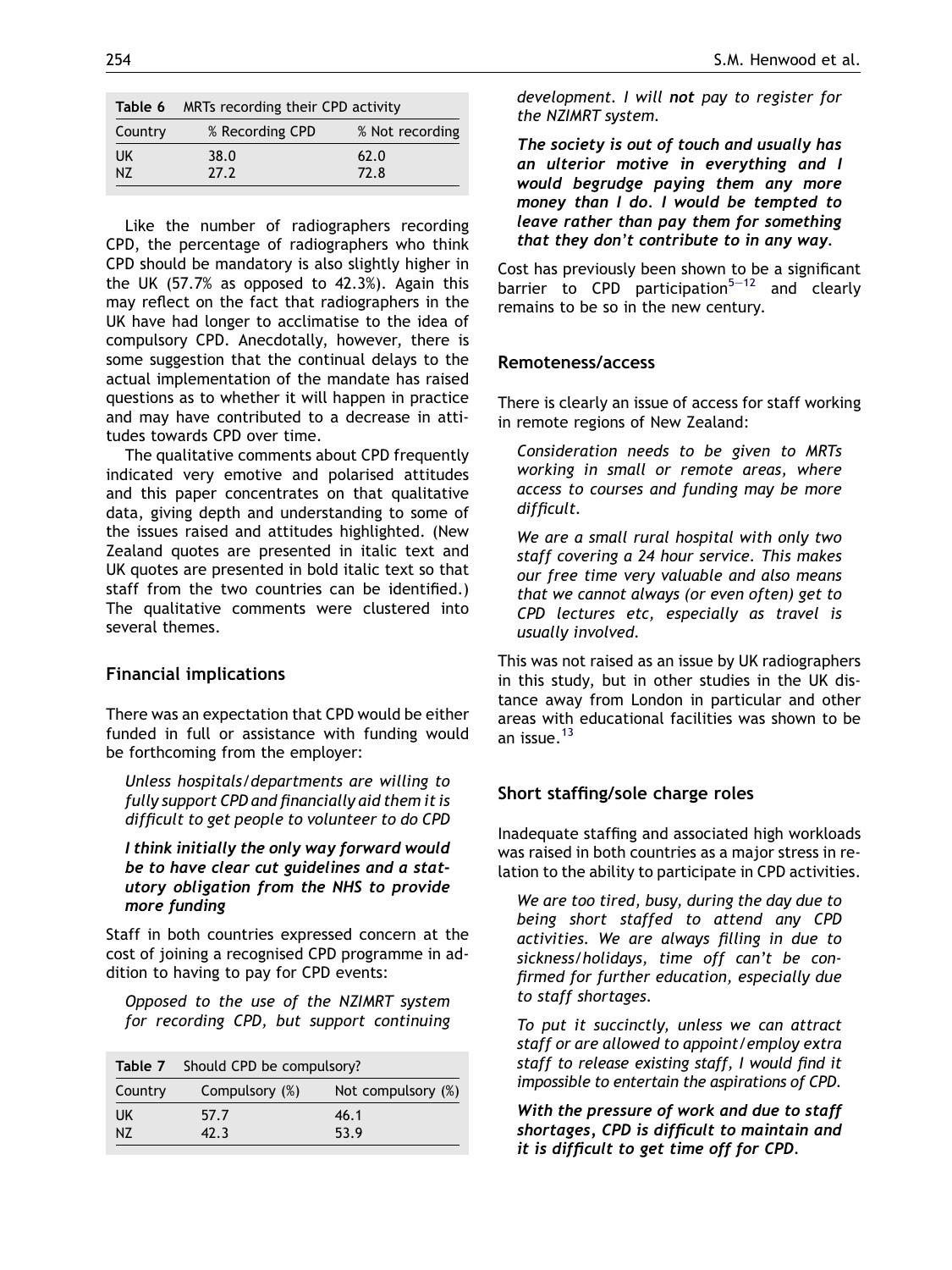## With over stretched manpower and far too much on call  $-$  exhaustion is the chief concern!

Related to this was the perceived value of CPD and how high a priority it should be given in the current climate of staff shortages. There is no proven link between CPD and any direct improvement in patient care or any link to competence to practice. Some studies have shown links,  $14-16$  $14-16$  at least in the short term for very specific skills based courses, but in terms of a general and broad CPD policy, there is no link to improvement in outcomes for the individual, the patient or the professions. Some staff expressed the view that until such a link could be demonstrated, they would be reluctant to put further pressure on existing staff by taking time out of the working day to undertake CPD. It is important to note though that staff were not keen to use their own time to undertake CPD activity, which means that in practice CPD is not being undertaken.

# Other commitments

Commitments outside of work lives were often cited as a reason why CPD was not undertaken more often by MRTs/radiographers. Interestingly, part-timers saw that their other commitments were a larger factor than for full-timers, while those working full time saw this as even more reason why outside commitments had precedence:

I'm only working 2 days per week  $-$  have two young children and no time to do CPD as it disrupts home/work balance. As long as I stay reasonably up to date and perform within the limits of my work environment then I feel competent

I have three young children - more time will be spent on CPD when they are older and more independent.

CPD is important in order for a professional to keep up to date with new ideas and techniques but to make it mandatory would make it difficult for someone such as myself (a mother of 2 small children) to keep the career going

Full time MRTs have minimal free time anyway and part-timers have other important commitments (usually children).

Interesting that the last participant did not immediately think that those working full time might also have similar outside commitments, in addition to full time hours.

Studies by Yielder<sup>[12](#page-7-0)</sup> and McQuillan<sup>[17](#page-7-0)</sup> have shown that family commitments and personal activities were considered to be a moderate barrier, ranking fourth out of seven and fourth out of eight (respectively) in order of importance. (In this study participants were not asked to rank the barriers.)

# Time and timing

Many comments were made about the lack of time available and the need for time to be made available for MRTs/radiographers to be involved in CPD. Most felt that employers should allow time during the working day. Again, this area generated strong opinions:

I resent doing CPD. I feel very pressured to give up my time to do it. I sometimes read interesting articles of my own choice. My manager is very supportive, finance is given, but as a part timer I am expected to do it in my time! This is precious to me and I am fully committed in it. I do not think CPD enhances patient care. University graduate MRTs lack people skills and experience and are rigid in their practice. Reading about it doesn't make you good at it.

Time should be made available for CPD

## $\ldots$ it is difficult to get time off for CPD

The qualitative data in this study suggest that if provision was made for study leave by employers (an issue being pursued by the SOR in the UK), this could make a difference to individual attitudes.

Radiographic literature on this subject is mixed.  $McQuillan<sup>17</sup>$  $McQuillan<sup>17</sup>$  $McQuillan<sup>17</sup>$  and Henwood and Huggett<sup>[6](#page-7-0)</sup> demonstrated that participants had a clear preference for attending CPD activities in work time, whereas in Yielder's<sup>[12](#page-7-0)</sup> study, respondents were divided, with many indicating a preference for CPD to be conducted outside of working hours.

# Management/employer attitudes and support

Radiographers cited both positive and negative experience in terms of attitudes towards their staffs CPD activity. Positively it was said that:

At our practice we do not record CPD but have a strong commitment to on-going education and all staff are encouraged to attend lectures and conferences wherever possible. Records are kept of all attendances.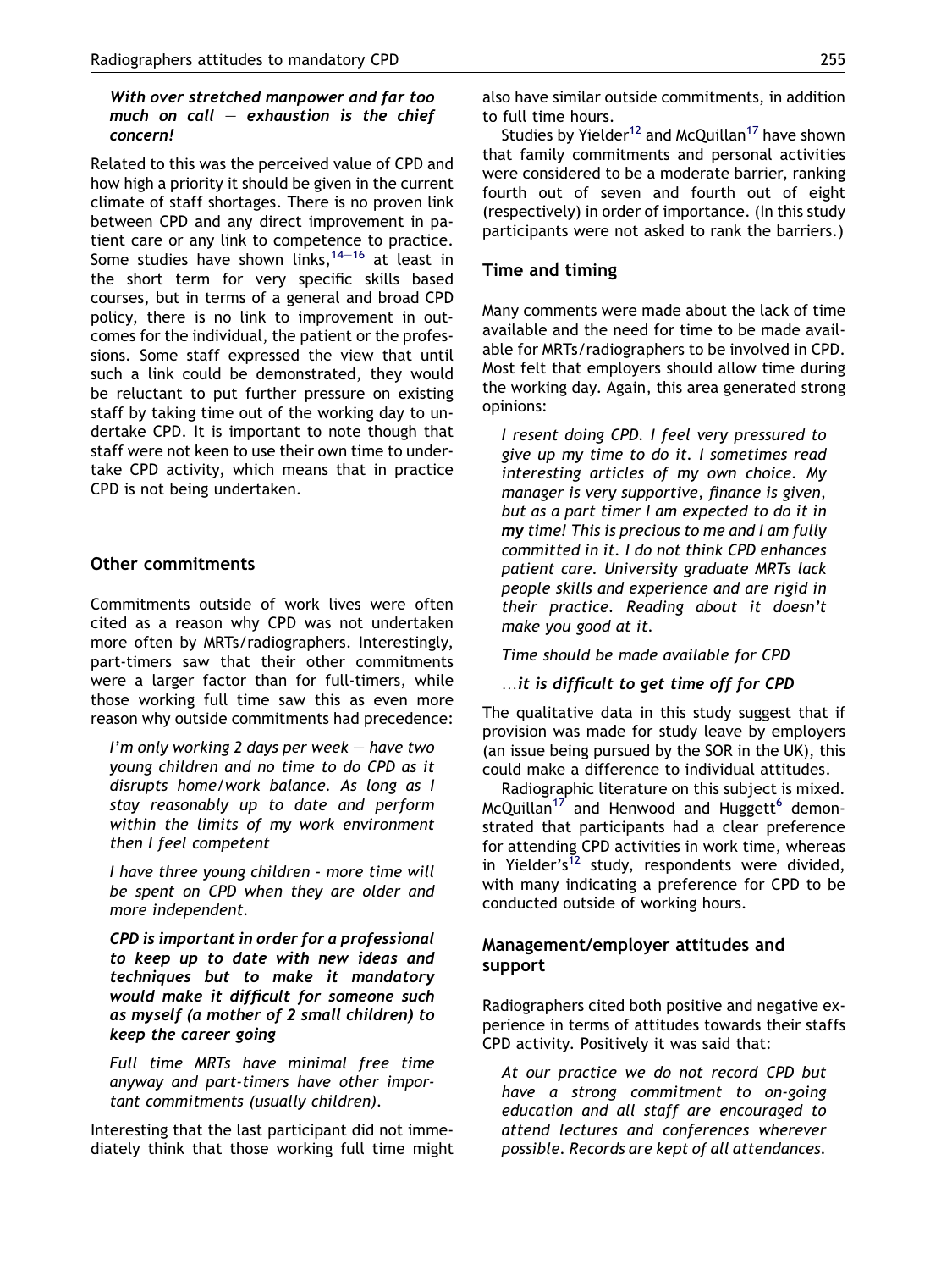I feel very strongly in favour of CPD and am very privileged to have the support of my manager and Charge MRT. I realise that I am also working in an exceptional circumstance, where we can schedule a study day in for all our staff, and we can re-schedule appointments (none of us do call or weekend work). Also, the fact that our managers have always supported staff workshop/study days and this has become integrated into our year (two to three every year for all staff). It's not like that in most departments/practices. The benefits for all staff are considerable and not just the radiographers

And negatively:

Where I work, it doesn't matter where your gift or skill is, management do not want to recognise it, especially if extra money is involved. The bottom line is, management DON'T CARE!

From what I hear and see, some employers do not give their staff encouragement to stretch themselves as all

I am in a small department  $-$  my boss and the district superintendent make no effort to encourage or support any CPD effort on behalf ofmyself or the other 'general' radiographers  $-$  the sonographers are required to attend the main unit for meetings and appraisals-they also get study days. The department nurse whose boss is in the main unit gets to go on study days. I was a senior before my career break and found when I returned that I had more skills than the Supt. III in charge ofme. She isreluctant for me and other radiographers stuck doing general duties to do any role expansion at all. We would enjoy the opportunity for CPD but are told that most of the things we are interested in are of 'no benefit' to our job here!

However there was a general view that:

Bosses/management should see the benefits of professional development.

#### Career structure/salary issues

Participants expressed concerns about lack of career structure and poor salaries and felt that improvements in both areas may help more staff to 'buy in' to CPD. For example:

I do strongly feel that if I am expected to do a lot of postgraduate study to maintain my skills as a 'professional' then our wages need a review as they definitely don't support the view that we are 'professionals'.

Until MRTs are paid as professionals with a salary that reflects our status and importance in a hospital environment. Otherwise why should we bother?

I feel I do a good job which is appreciated by my patients, although the salary and recognition fall far short. The members of the public make me want to keep working

In two recent studies on retention and job satis-faction by Tubb<sup>[18](#page-7-0)</sup> and Blaas,<sup>[19](#page-7-0)</sup> it was confirmed that MRTs in New Zealand think that better promotion and CPD opportunities would increase their level of job satisfaction and aid in retention of staff, this is supported by Henwood<sup>[13](#page-7-0)</sup> in the UK.

#### Lack of information/understanding

There was generally a poor awareness of the breadth and scope of activities which constitute CPD. Many of the more negative comments stemmed from the continued misconception that CPD is about having to do courses or attend study days. For example:

The thought of sitting a degree is mindboggling. I could not do it. As long as the doctors and radiologists are happy with my films then I see no need to sit any exams.

As our profession is very practical, a lot of academic work/reading does not necessarily mean we will be better at our job, providing a better service.

### Going on a course especially if it is not particularly relevant to your job does not make you a good radiographer

There was little conception as to the range of activities considered to be CPD. This means that in practice they are unlikely to recognise or value the CPD they are already undertaking.

On occasions when the wider aspects of CPD are recognised, how to record them was in some cases causing difficulty:

I started off with good intentions with the first Society software. As time has gone on I am getting more frustrated as to what and how to record any reading activity as well as occasional tutorials within department.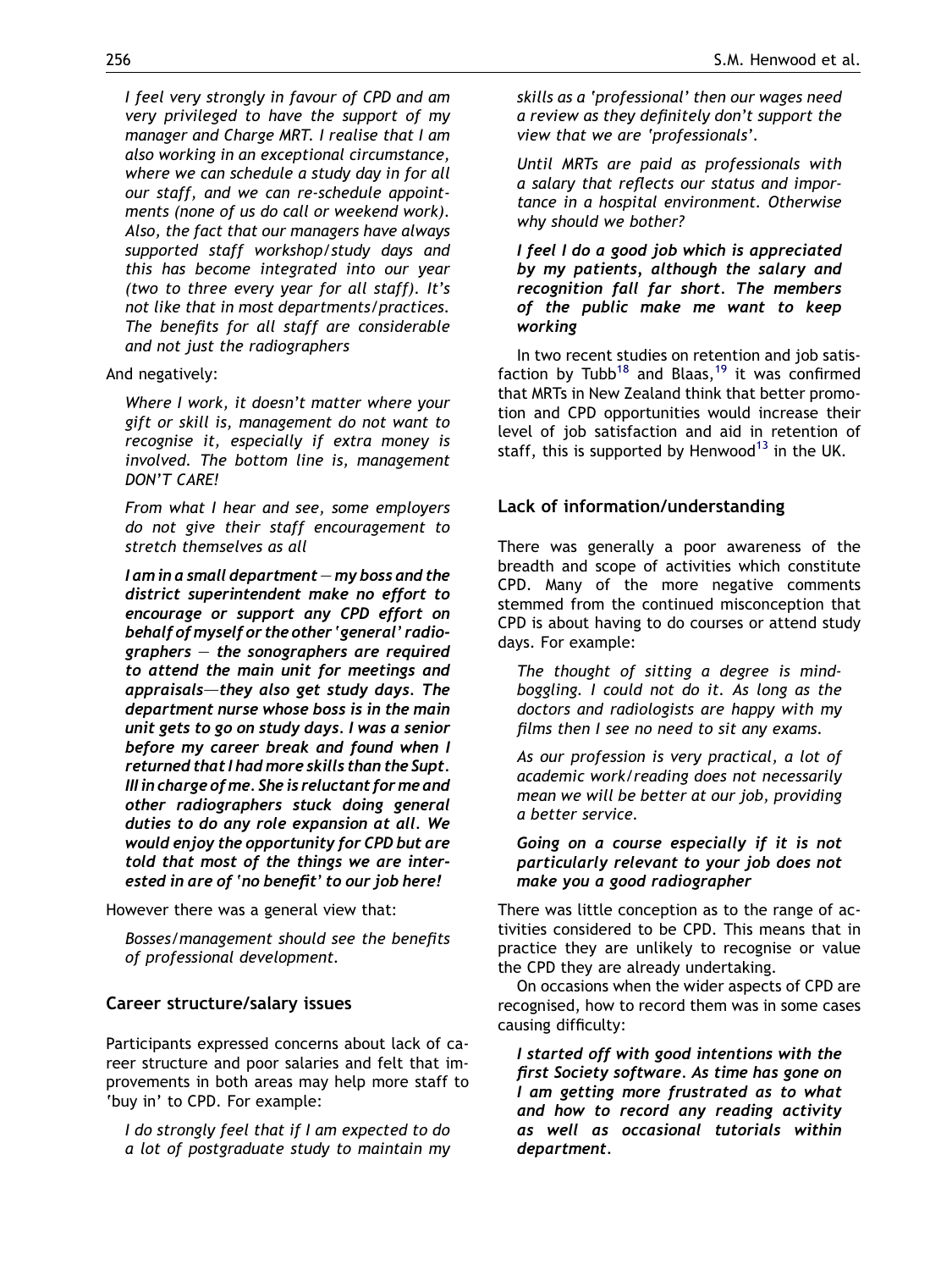#### I Don't Need It

Many participants were adamant that they are completely competent and did not need to do CPD:

I am very competent at the job that I do. CPD would not affect or enhance my competency in any way.

What worries me is the system run by the NZIMRT doesn't allow for a lot of part-time older staff, who have been doing the same things for years and have no intention of developing into a CT/MRI or whatever MRT. They don't need CPD to x-ray chests and wrists etc.

As long as the doctors and radiologists are happy with my films then I see no need to sit any exams

CPD is not really necessary for a radiographer in the last 5 years of a career. All the reflective daily practice is automatically done mentally as a professional.

This was, as outlined by the comments above, often related to their particular role or stage of career.

Others were less negative towards CPD, but could see no need to formalise it:

I feel I don't need the NZIMRT board to decide whether or not my CPD is up-to-date or good enough for them, via the paperwork I put forth. I would struggle to find a radiographer who hasn't improved their career in one form or another within the last two years

These comments are a reflection of the general negativity and apathy that was evidenced from many of the qualitative comments. Many radiographers cannot see how CPD will improve their job, and unless a positive effort is made to educate them in regard to why CPD is important, they are likely to ''be dragged along, screaming and kicking, having lost the opportunity for taking control of their own destinies".<sup>[20\(](#page-7-0)p 24)</sup>

## Positive attitude

While there were many negative comments in the qualitative section of the questionnaire, there were also some extremely positive comments in support of CPD. Some agreed that CPD is a good idea, but do not accept that mandatory CPD will be beneficial:

CPD is a good idea, but I do not agree with compulsory involvement. Staff will only learn if they are participating willingly.

This is certainly supported by theory on adult education. For example, Morrison $^{21}$  argues that any form of compulsory education, particularly for relicensure, is incongruent with the nature of both being a professional and an adult. As professionals we should be self-directed enough to undertake further training and education from an autonomous rather than a mandatory motivation. However, the argument for mandatory CPD, according to Maple.<sup>22</sup> is to protect the public from professionals who are too lazy to participate voluntarily, to remove people who no longer practice, to increase professional interchange, and to foster and maintain public confidence in the profession. If all radiographers were participating voluntarily there would be no need to implement a mandatory policy.

Positive comments seemed to come mostly from people who have already tried it. For example:

I am enjoying doing the CPD  $-$  it is not as hard as I thought it would be, and it has encouraged me to be active in ensuring my own education. I would encourage all MRTs to give it a go.

Taking up study in my 50s was personally very fulfilling, and humbling too; I had forgotten so many basics over 30 years, and that shouldn't have happened.

The main qualifications to these comments were that it needs to be achievable, flexible and that there need to be more opportunities. This feedback concurs with the results of previous studies by Yielder,  $12$  McQuillan<sup>[17](#page-7-0)</sup> and Henwood.<sup>[13](#page-7-0)</sup> Employers and organisations providing CPD programmes and CPD activities will need to provide positive incentives for involvement until attitudes change. This will mean information, time, financial support, and the introduction of flexible and interesting activities.

In terms of personal motivation, the main moti-vating factors identified by McQuillan<sup>[17](#page-7-0)</sup> and Henwood<sup>[13](#page-7-0)</sup> were the fulfilment of personal selfinterest. That is, they had an intrinsic motivation to be involved in CPD. Yielder's<sup>[12](#page-7-0)</sup> study identified job enhancement as the main motivator, followed by personal interest. With the desire to fulfil personal self interest identified as such a high motivator it is imperative to identify those interests in order to try to fulfil them within CPD if we want to enhance current CPD activity, both in terms of participation in CPD and positive outcomes from undertaking any activity.

#### Conclusion

This study has shown that, on the whole, MRTs/ radiographers in New Zealand and the UK have